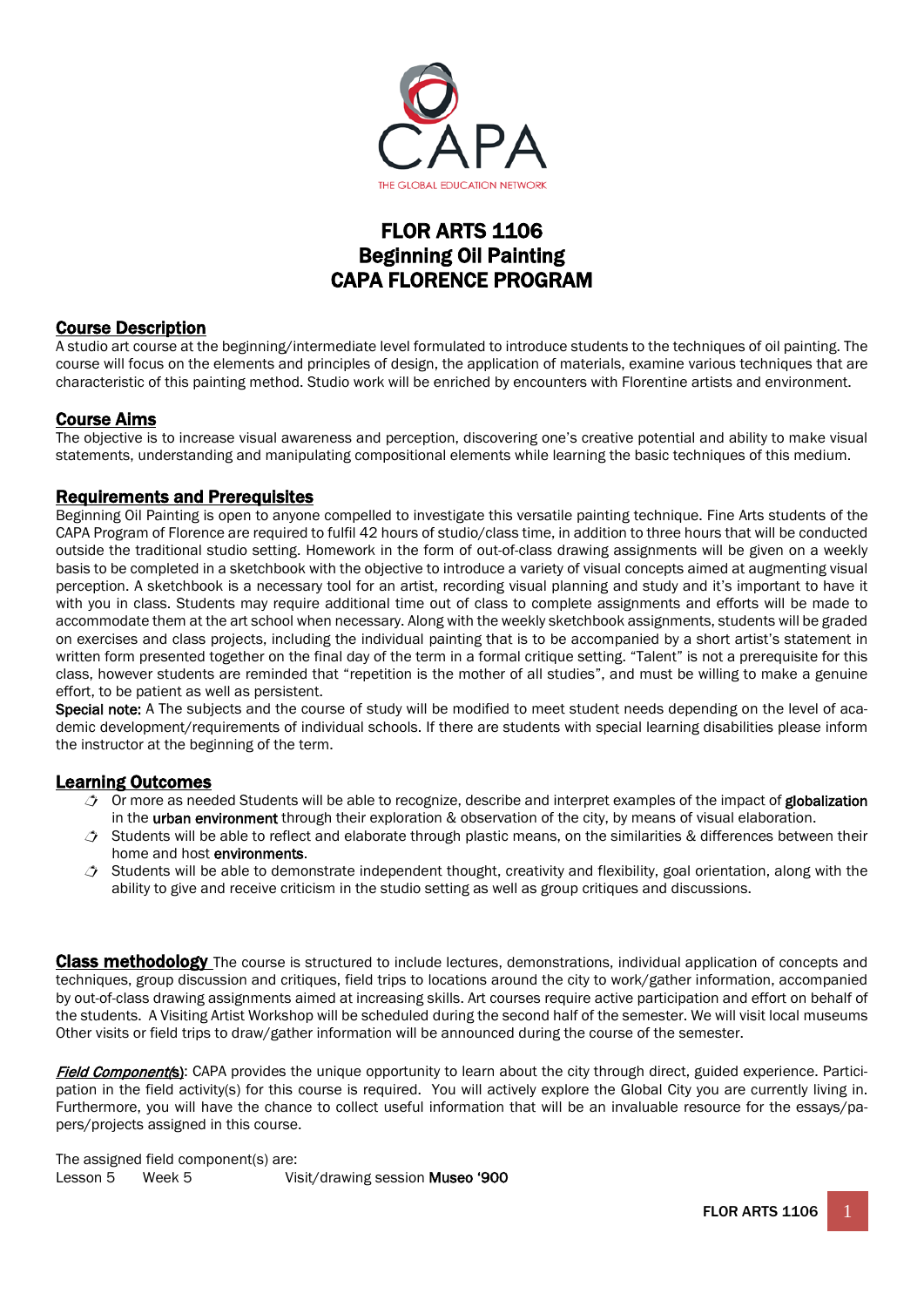| Lesson 7  | Week 8        |
|-----------|---------------|
| Lesson 14 | Week 11 or 12 |
| Lesson 13 | <b>DATE</b>   |

Visiting Artist Workshop Studio time will be scheduled to work on projects Pasquetta: national holiday Rescheduled TBC

# Mid-Term & Final Exams

The mid-term review: there are no written exams in the fine arts courses, therefore students will be evaluated on work produced in and out of class. A group critique will be held during the last lesson before midterm break. In addition all assignments should be completed to the best of one's ability, as effort and craftsmanship and the development of concepts count heavily towards grades.

- Sketchbook assignments: sketchbook assignments prior to midterm complete
- Exercises and projects: all exercises, studies and studio projects produced up to midterm, including color exercises, value exercises and studies, still life exercises and still life painting(s)
- the development of the concept for the final painting (due at the end of the term) will begin prior to midterm break in the form of several written ideas in sketchbook

The final review consists of a group critique followed by a one-on-one analysis with the instructor of the following work accomplished:

- A. Sketchbook assignments: all sketchbook assignments from 2<sup>nd</sup> half of term complete
- B. Bridge Painting: painting begun during the Visiting Artist Workshop must be completed

C. Final Painting Project: including written idea, all preliminary sketches/value/color studies to accompany the completed painting

### Assessment/Grading Policy

| $\bullet$ | <b>Class participation</b>                   | 10%        |
|-----------|----------------------------------------------|------------|
| $\bullet$ | <b>Homework</b><br><b>Studio assignments</b> | 20%<br>20% |
| $\bullet$ | <b>Research Paper</b>                        | 20%        |
| $\bullet$ | <b>Final Painting Project</b>                | 20%        |
|           |                                              |            |
|           | Overall grade                                | 100%       |

### Final Grade Breakdown

| TASK                                               | <b>PERCENTAGE</b> | <b>STUDENT LEARNING OUTCOMES (SLOS)</b> |
|----------------------------------------------------|-------------------|-----------------------------------------|
| Class participation                                | 10%               | All                                     |
| Comprehension of concepts, craftsmanship, ef-      | 20%               |                                         |
| fort & progress in the application of ideas, mate- |                   | All                                     |
| rials and techniques                               |                   |                                         |
| Homework, concept development outside of class     | 20%               | All                                     |
| 5 assignments, 2 drawings each                     |                   |                                         |
| Studio assignments: exercises (5%), still life 1   | 30%               | All                                     |
| (5%) & 2 (5%), Ponte Vecchio (15%)                 |                   |                                         |
| <b>Final Painting Project</b>                      | 20%               | All                                     |

| <b>DESCRIPTOR</b>                         | <b>ALPHA</b> | <b>NUMERIC</b> | <b>GPA</b> | REQUIREMENT/EXPECTATION                                                                                                                                                                                                                                                                                           |
|-------------------------------------------|--------------|----------------|------------|-------------------------------------------------------------------------------------------------------------------------------------------------------------------------------------------------------------------------------------------------------------------------------------------------------------------|
| Outstanding<br>(High<br>Dis-<br>tinction) |              | $93+$          | 4.0        | Maximum grade: In addition to description for grade "A-", the student<br>shows detailed understanding of materials about which he or she can<br>show independent analytical ability. This means the ability to question an<br>issue from different perspectives and evaluate responses in an objective<br>manner. |
| Excellent<br>(Distinction)                | $A-$         | $90 - 92$      | 3.7        | Student shows understanding of literature beyond the textbook/class<br>hand-outs/class notes, and the work shows a high level of independent<br>thought, presents informed and insightful discussion and demonstrates a<br>well-developed capacity for evaluation.                                                |
| Very good<br>(High Credit)                | $B+$         | $87 - 89$      | 3.3        | Shows evidence of a capacity to generalise from the taught content, or the<br>material in literature, or from class lectures in an informed manner. Also,                                                                                                                                                         |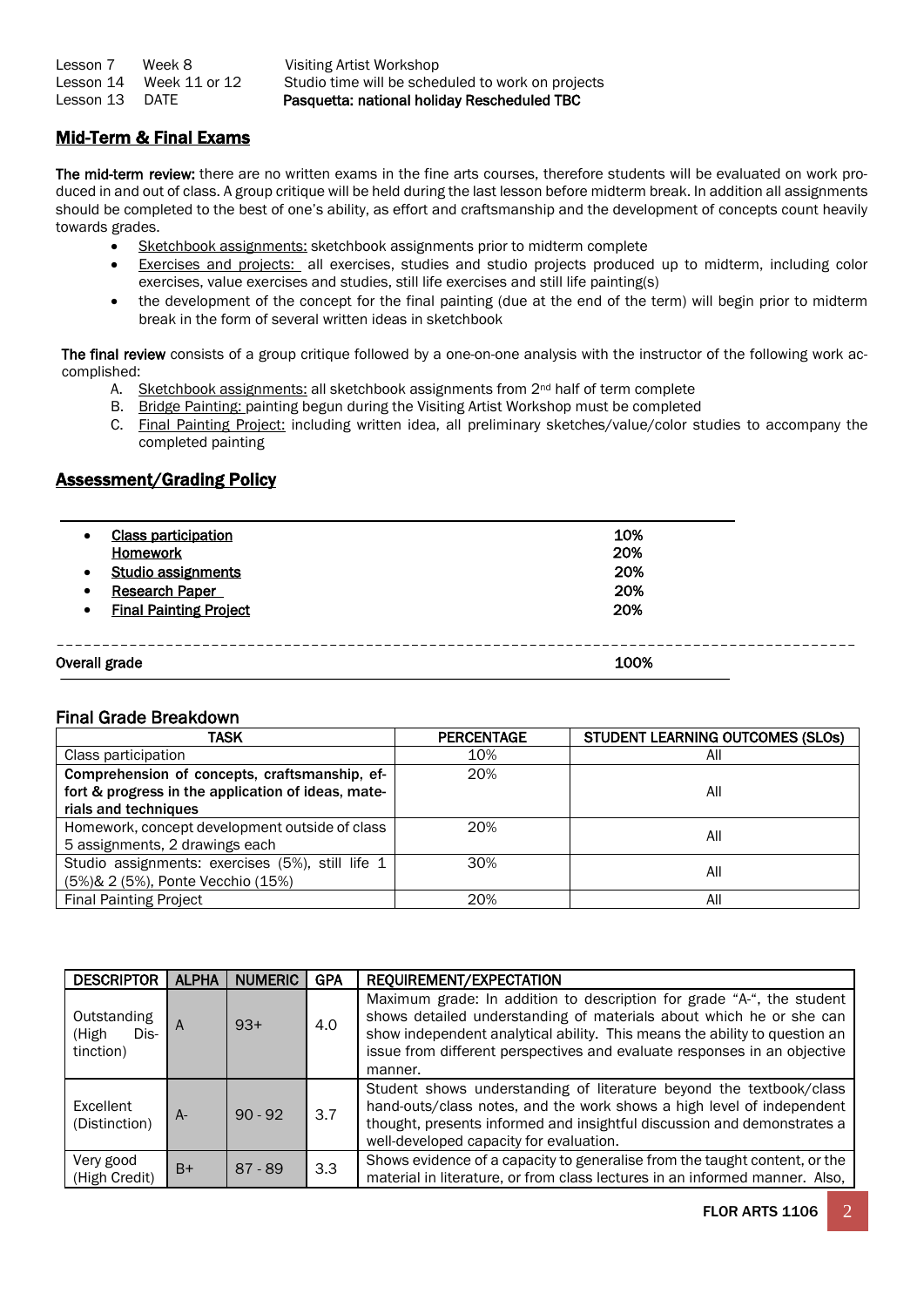|                                               |             |           |                | the work demonstrates a capacity to integrate personal reflection into the<br>discussion and an appreciation of a range of different perspectives.                                                                                                                                                                 |
|-----------------------------------------------|-------------|-----------|----------------|--------------------------------------------------------------------------------------------------------------------------------------------------------------------------------------------------------------------------------------------------------------------------------------------------------------------|
| Good<br>(Credit)                              | B           | $83 - 86$ | 3.0            | The work is well organised and contains coherent or logical argumentation<br>and presentation.                                                                                                                                                                                                                     |
| Good<br>(Credit)                              | $B -$       | $80 - 82$ | 2.7            | Student shows understanding of literature beyond the textbook and/or<br>notes, and, there is evidence of additional reading.                                                                                                                                                                                       |
| Average<br>(Good Pass)                        | $C+$        | 77-79     | 2.3            | The work demonstrates a capacity to integrate research into the discus-<br>sion and a critical appreciation of a range of theoretical perspec-<br>tives. Also, the work demonstrates a clear understanding of the question<br>and its theoretical implications and demonstrates evidence of additional<br>reading. |
| Adequate<br>(Pass)                            | $\mathsf C$ | $73 - 76$ | 2.0            | Shows clear understanding and some insight into the material in the text-<br>book and notes, but not beyond. A deficiency in understanding the mate-<br>rial may be compensated by evidence of independent thought and effort<br>related to the subject matter.                                                    |
| Aver-<br>Below<br>age<br>(Borderline<br>Pass) | $C -$       | 70-72     | 1.7            | Shows some understanding of the material in the textbook and notes. A<br>deficiency in any of the above may be compensated by evidence of inde-<br>pendent thought related to the subject matter.                                                                                                                  |
| Inadequate<br>(Borderline<br>Fail)            | $D+$        | $67 - 69$ | 1.3            | Fails to show a clear understanding or much insight into the material in<br>the textbook and notes                                                                                                                                                                                                                 |
| Poor<br>(Fail)                                | D           | $60 - 66$ | $0.7 -$<br>1.0 | Besides the above for D+, student has not shown interest or engagement<br>in the class work or study.                                                                                                                                                                                                              |
| Poor<br>(Fail)                                | F           | < 60      | 0              | Shows little or no understanding of any of the material                                                                                                                                                                                                                                                            |
| Incomplete                                    |             |           |                | Please see CAPA policy in the Faculty Handbook.                                                                                                                                                                                                                                                                    |

# Dress Code

No requirements.

# Course Materials

- 1 plastic sleeve 35x50
- 2 sheets Fabriano olio :2 (35x50)
- 1 graphite pencil Staedtler 2B
- 1 Filbert bristle brush n°8 series 295-Tintoretto
- 1 Filbert bristle brush n°10 series 295-Tintoretto
- 1 Filbert Kolinsky sable brush n°2 series 438
- 1 Filbert synthetic n°10 series 762 Tintoretto
- 1 flat square synthetic n°4 series 761 Tintoretto
- 1 flat square synthetic n°8 series 761 Tintoretto
- 2 canvas boards 35x50cm
- 1 A4 size disposable palette
- 1 75 ml bottle WN Liquin original
- 1 125 ml bottle natural solvent item 3057
- 1 double metal cups for solvents
- 1 eraser Staedtler Mars
- 1 palette knife
- Sketchbook A4 Edilio
- 1 tube 60ml titanium white
- 20ml:
- Cadmium yellow
- Ultramarine blue
- Primary blue or cobalt
- Cadmium red medium
- Lacca di garanza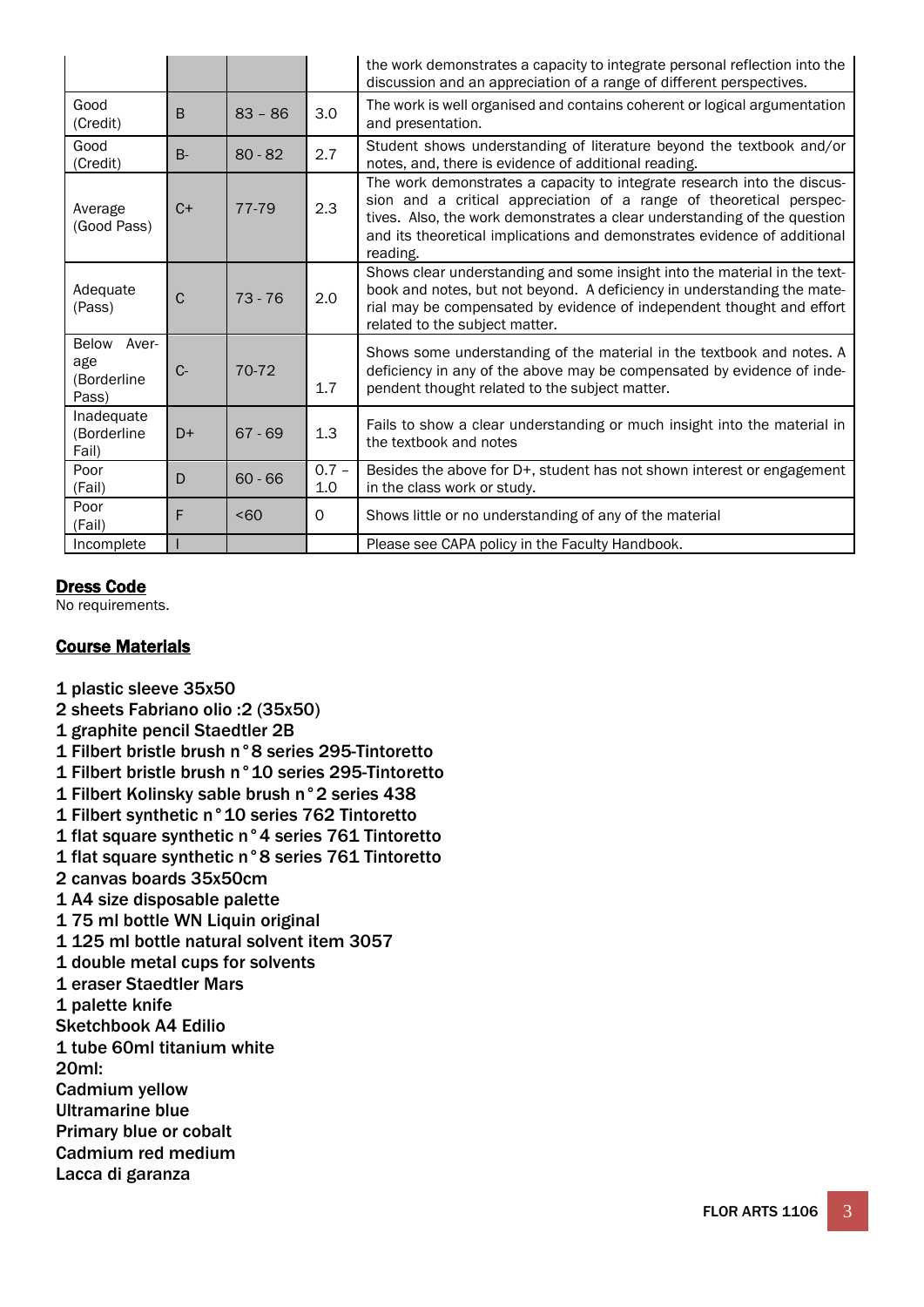Terra di Siena naturale Terra di +Siena brusciata Gialla ochra Terra d'ombra naturale Terra d'ombra brusciata

Required Readings:

# Guide To Drawing link is available on Home Page

### Recommended Reading(s):

Doerner, Max, The Materials of the Artist, A Harvest Book, Harcourt, Inc., 1984 Scott, Marilyn, The Oil Painter's Bible, Chartwell Books, Inc., 2007 Speed, Harold, The Practice and Science of Drawing, Dover Publications, Inc., 1975 Tharp, Twyla, The Creative Habit: Learn It And Use It For Life, Simon & Schuster, Inc., NY 2003 Jones, Alexis, I Am That Girl. How To Speak Your Truth, discover your purpose and #bethatgirl, Evolve Publishing, Inc., 2014

# Weekly Course Schedule

Lesson #: 1  $\sqrt{A}$ Meet: Scheduled class time Venue: Art School In—class activity: Course Introduction. Work session including drawing/prep for week 2 Out—of—class activity: when Zecchi's hours permit, students may purchase materials during class time Assignments: Guide To Drawing sections "Getting Started"&"Basic shapes and Forms", focusing on the basic artistic terms which you should write in your sketchbook along with the definition Notes: if you did not finish drawing the still life images on canvas paper in class, please have it ready to go for week  $\mathcal{L}$ 

Meet: Scheduled class time Venue: Art School In—class activity: Becoming familiar with materials. Exercises with oils Assignments: Guide To Drawing sections "Value and the Illusion of Form" & "Contrast" Sketchbook assignment due week 4: two drawings of interior spaces approaching these as though you were going to paint them, including 3-4 thumbnails, value studies, and the final option you would choose to paint of each view.

Lesson #: 3 **WEEK 3** Meet: Scheduled class time Venue: Art School In—class activity: Still Life 1 Assignments: Guide to Drawing sections "Cast Shadows" & "Texture"

Lesson #: 4 **WEEK 4** Lesson #: 4 Meet: Scheduled class time Venue: Art School In—class activity: Still Life 1 Assignments: Read Guide to Drawing "Reflections" & "Transparency"

Sketchbook assignment due week 6: two drawings of urban landscape from Florence (street scenes, local attractions, etc., approaching these drawings as though you were going to paint these scenes, including contrast/shading/values.

# Lesson #: 2 **WEEK 2** Lesson #: 2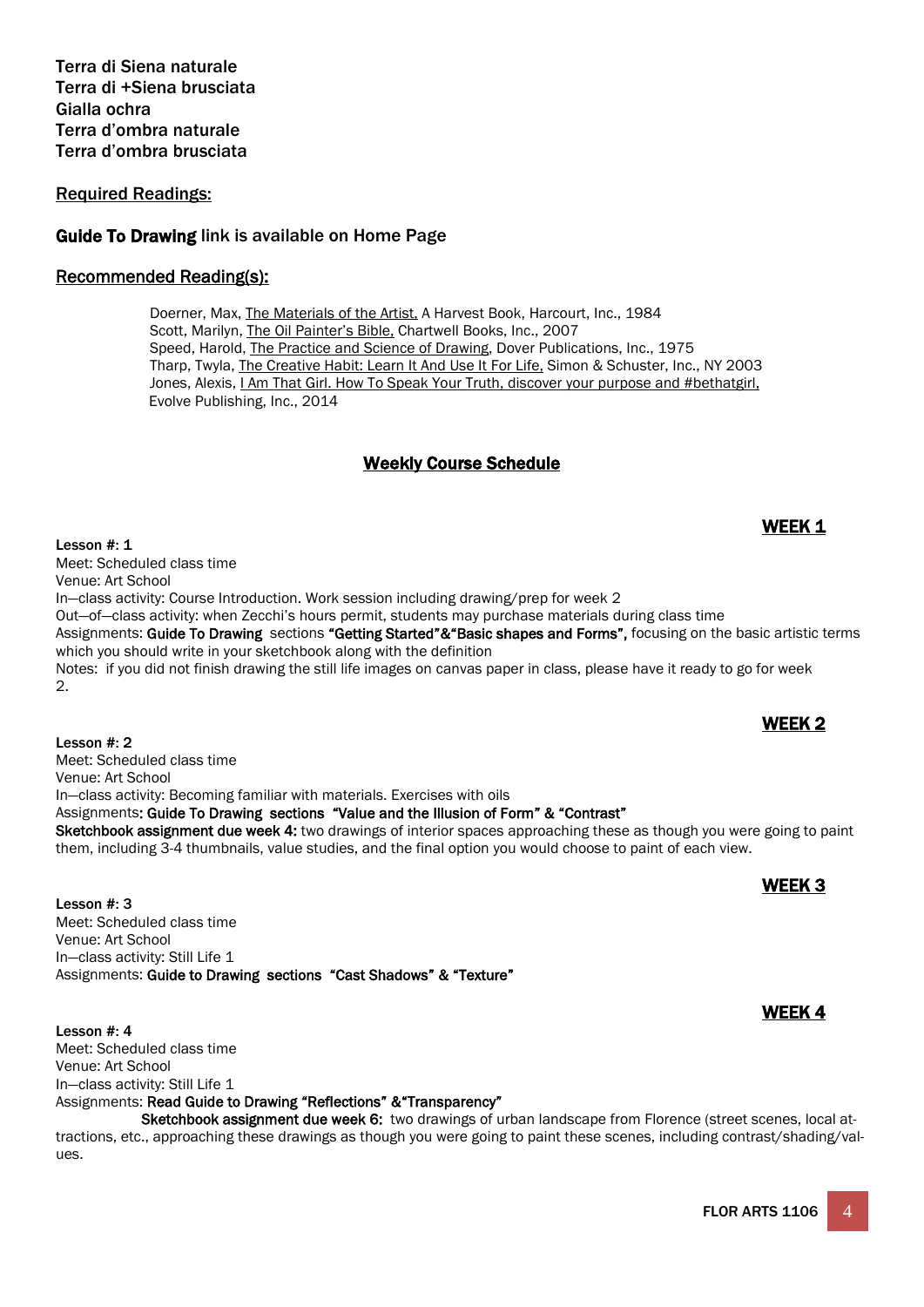WEEK 5 Lesson #: 5

Meet: Scheduled class time Venue: Art School Out—of—class activity: fieldtrip Museo '900

Notes: sketchbooks are necessary for today's lesson

WEEK 6 Lesson #: 6 Meet: Scheduled class time Venue: Art School In—class activity: Still Life, studio time to paint, group critique, sketchbook and class work review Deadline for the written form of possible ideas to develop for final painting Assignments: Guide to Drawing "Elliptical Perspective" & "Linear Perspective"

Sketchbook assignment due week 9: 1) draw a copy of painting by De Chirico from photocopy, 2) draw your own version of a metaphysical subject inspired by De Chirico, based on the photocopy of the female sculpture figure

Assignments: Guide To Drawing "Composition". During the lesson at Museo '900 students will be asked to sketch two works from the exhibit; 1) the most interesting piece, 2) the piece of art considered to be the least interesting, along with written notes as to why it's considered best/worst This assignment will be looked over week 6 for the midterm review

Spring Break

WEEK 8 Lesson #: 7 Meet: Scheduled class time Venue: Art School In-class activity: Visiting Artist Workshop. The support will be a canvas board 35x50cm. Assignments: Notes:

WEEK 9 Lesson #: 8 Meet: Scheduled class time Venue: Art School In—class activity: studio time dedicated to visiting artist project (Ponte Vecchio) Deadline for thumbnails and value studies developed for the final painting, at least 4 different versions

Assignments: Sketchbook assignment due week 11: draw 2 sculptures on separate pages from the Loggia dei Lanzi in Piazza della Signoria, developing the subjects as though you are developing possible paintings, including at least 3 thumbnails and value studies for each subject.

WEEK 10 Lesson #: 9 Meet: Scheduled class time Venue: Art School In—class activity: studio time final painting/current projects Assignments: dedicate out-of-class time to develop paintings

Lesson #: 10 **WEEK 11** Meet: Scheduled class time Venue: Art School In—class activity: studio time for current projects Assignments: Sketchbook assignment due week 13: 1) draw sculpture head from photocopy, 2) draw your self portrait

# Lesson #: 11 **WEEK 12** Meet: Scheduled class time Venue: Art School

WEEK 7

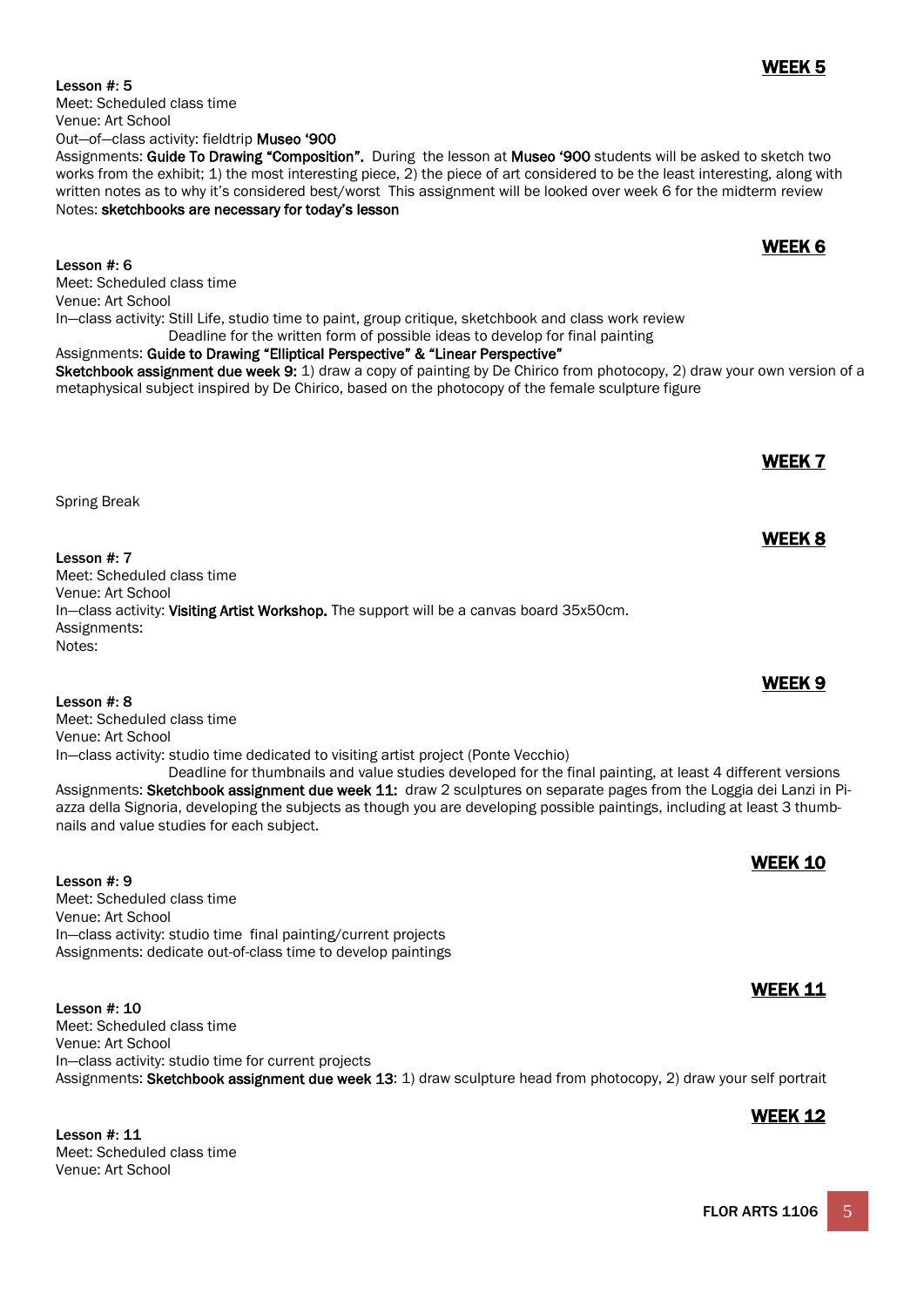WEEK 13

Lesson #: 12 Meet: Scheduled class time Venue: Art School In—class activity: studio time for current projects

## WEEK 14

Lesson #: 13

Meet: Scheduled class time except for Section A which is cancelled due to national holiday. Recuperate Friday April 7 Venue: Art School In—class activity: studio time to finish projects along with group critique and final portfolio review

### Attendance, Participation & Student Responsibilities

Refer to the *Academic Handbook* for a complete outline of all academic policies. This page contains a summary only.

### **Attendance**

CAPA has a mandatory attendance policy. Students are also expected to participate actively and critically in class discussions, and the participation portion of the class will be graded accordingly. Students must read assignments BEFORE the class, and come in on time. Attendance is mandatory and is taken at the beginning of every class. Unauthorized absence from class will result in a reduction of the final grade and ultimately in a F for the course.

### Unexcused absences

The instructor for the course may lower the student's participation grade based on the number of absences. For custom programs, some will follow our absence policy (like when CAPA sponsors visa) and some will not; see academic director for details.

### Excused absences

Any student seeking to be excused from class on the ground of a verifiable illness (i.e. doctor's note) or a family emergency, must email the DAA [\(greverdito@capa.org\)](mailto:greverdito@capa.org) in advance of their class. The CAPA staff will then email the relevant Faculty member. Note that calling the CAPA Center (055-2466439) is acceptable only if you do not temporarily have access to the internet. An e-mail is still required as quickly as you can get access to the internet again. If a doctor's note is written to excuse a student from class, the student cannot use that time for personal travel. Please note: excused absences will NOT be granted to accommodate visiting friends or family. Students absent due to extenuating circumstances that have been approved by the Director of Academic Affairs in advance of the missed class, including family emergency or verifiable health-related incapacity, remain responsible for meeting all class requirements. Faculty shall offer such students reasonable assistance in making up missed work (e.g. share handouts).

### Class Participation

Participation is a vital part of your grade: students are expected to participate orally in seminars and in online forums and discussions in a critical and evaluative manner; to interact with the faculty and fellow students with respect and tolerance; and to actively engage in discussion. Derogatory or inflammatory comments about the cultures, perspectives or attitudes of others in the class will not be tolerated.

### Academic Integrity

The faculty expects from you, the student, a high level of responsibility and academic honesty. Because the value of an academic course depends upon the absolute integrity of the work done by the student, it is imperative that a student demonstrates a high standard of individual honor in his or her scholastic work and class behavior. Plagiarism and cheating will result in dismissal from the program. See the Handbook of CAPA Academic Policies for more information and resources on plagiarism.

### Use of electronic equipment in class

All devices such as laptops, I-pods, I-pads, netbooks, notebooks and tablets, smartphones, cell phones, etc. are NOT allowed unless you have express permission from the faculty or you have been instructed to do so. If you require an accommodation